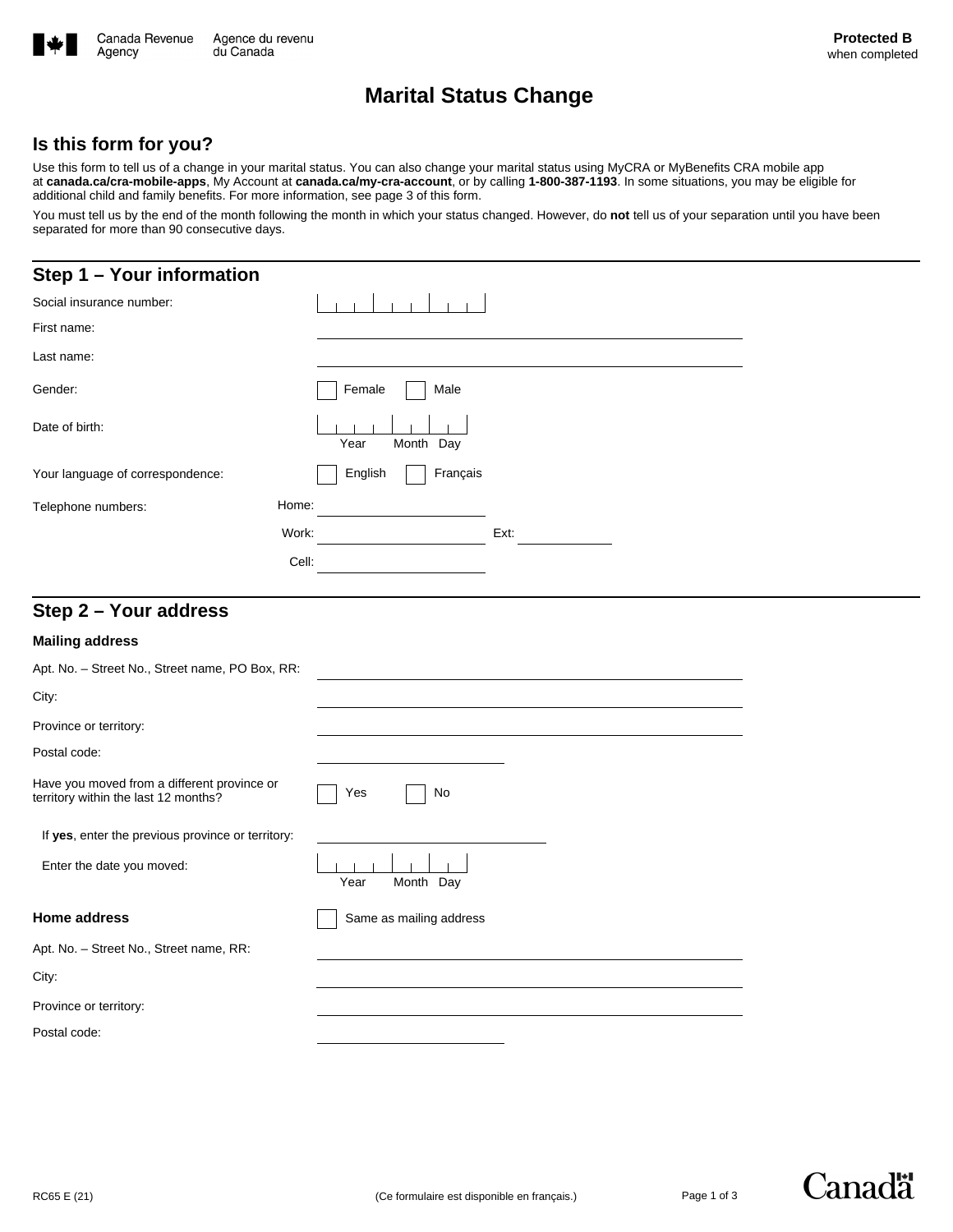### **Step 3 – Your new marital status**

| Select the box that applies to your new status<br>(select only one box):                                                                                                           | <b>Married</b> $-$ you are legally married to someone.                                                                                                                                           |  |
|------------------------------------------------------------------------------------------------------------------------------------------------------------------------------------|--------------------------------------------------------------------------------------------------------------------------------------------------------------------------------------------------|--|
|                                                                                                                                                                                    | Living common-law – you are living in a conjugal relationship with someone to whom you are not<br>married and to whom at least one of the following situations applies. They:                    |  |
|                                                                                                                                                                                    | • have been living with you for at least 12 continuous months. This includes any period you were<br>separated for less than 90 days because of a breakdown in your relationship                  |  |
|                                                                                                                                                                                    | • are the parent of your child by birth or adoption                                                                                                                                              |  |
|                                                                                                                                                                                    | • have custody and control of your child (or had custody and control immediately before the child<br>turned 19 years of age) and your child is wholly dependent on that person for support       |  |
|                                                                                                                                                                                    | <b>Separated</b> – you have been living apart from your spouse or common-law partner because of a<br>breakdown in the relationship for a period of at least 90 days and you have not reconciled. |  |
|                                                                                                                                                                                    | Once you have been separated for 90 days, the effective day of your separated status is the date you<br>started living apart.                                                                    |  |
|                                                                                                                                                                                    | Divorced - you were married and are now legally divorced.                                                                                                                                        |  |
|                                                                                                                                                                                    | Widowed - your spouse or common-law partner is deceased.                                                                                                                                         |  |
|                                                                                                                                                                                    | <b>Single</b> – you are single and none of the above apply.                                                                                                                                      |  |
| Enter the date this status began:                                                                                                                                                  | Year<br>Month Day                                                                                                                                                                                |  |
|                                                                                                                                                                                    | If you selected married or living common-law, enter your spouse's or common-law partner's information:                                                                                           |  |
| Social insurance number:                                                                                                                                                           |                                                                                                                                                                                                  |  |
| First name:                                                                                                                                                                        |                                                                                                                                                                                                  |  |
| Last name:                                                                                                                                                                         |                                                                                                                                                                                                  |  |
| Gender:                                                                                                                                                                            | Female<br>Male                                                                                                                                                                                   |  |
| Date of birth:                                                                                                                                                                     | Year<br>Month Day                                                                                                                                                                                |  |
| If your spouse or common-law partner's address is<br>different than yours, enter it here; otherwise, their<br>address will be updated to match the address<br>indicated in Step 2. |                                                                                                                                                                                                  |  |
|                                                                                                                                                                                    |                                                                                                                                                                                                  |  |

## **Step 4 – Signature**

I certify that the information given on this form and in any attached documents is correct and complete. I understand that it is a serious offence to make a false statement.

| <b>Signature</b>                                                                                                        | Date: I | Year | Month Dav |  |  |
|-------------------------------------------------------------------------------------------------------------------------|---------|------|-----------|--|--|
| If your new marital status is married or living common-law, your spouse or common-law partner also needs to sign below. |         |      |           |  |  |
| Spouse's or common-law<br>partner's signature                                                                           |         |      |           |  |  |

Personal information (including the SIN) is collected for the purposes of the administration or enforcement of the Income Tax Act and related programs and activities including administering tax, benefits, audit, compliance, and collection. The information collected may be used or disclosed for purposes of other federal acts that provide for the imposition and collection of a tax or duty. It may also be disclosed to other federal, provincial, territorial, or foreign government institutions to the extent authorized by law. Failure to provide this information may result in interest payable, penalties, or other actions. Under the Privacy Act, individuals have a right of protection, access to and correction of their personal information, or to file a complaint with the Privacy Commissioner of Canada regarding the handling of their personal information. Refer to Personal Information Bank CRA PPU 005,<br>CRA PPU 063, and CRA PPU 140 on Info Source

Year Month Day